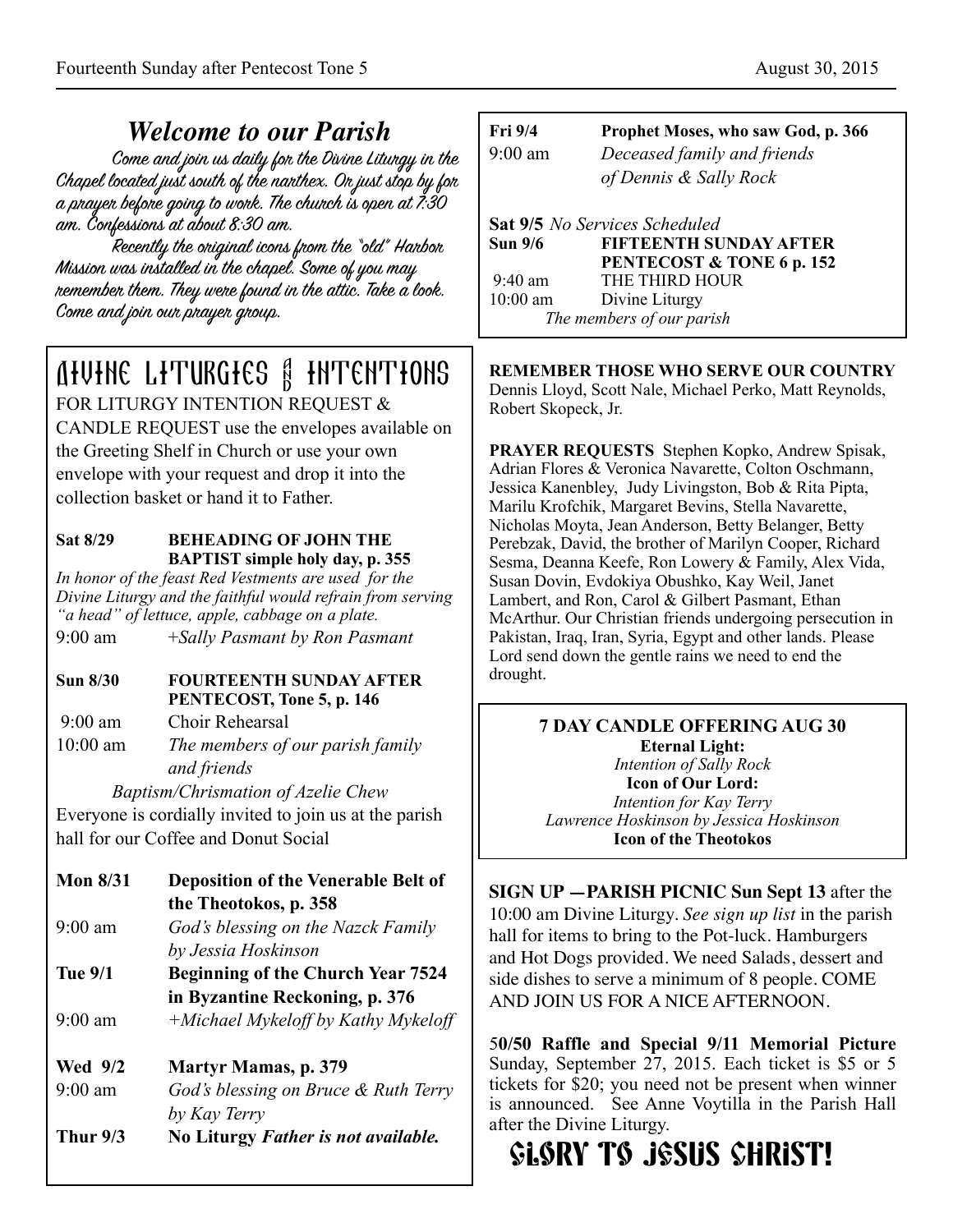#### **Parish Calendar & Upcoming Events 8/30 Sunday-Safe Environment for our children Presentation after the Liturgy.** Our high schoolers will entertain the children while we watch the video. See Marya for information. **9/5 & 6 81ST ANNUAL PILGRIMAGE in honor of Our Lady of Perpetual Help & Labor Day Weekend** at Mount Saint Macrina in Uniontown, Pennsylvania. Flyers are available on at the Greeting Shelf. **[www.sistersofstbasil.org](http://www.sistersofstbasil.org) Birth of the Theotokos-Solemn Holy Day & Labor Day 9/7 Monday Vesper/Liturgy……………..7:30 pm 9/8 Tuesday Divine Liturgy………………9:00 am 9/13 Sunday COMMISSIONING OF OUR EASTERN CHRISTIAN FORMATION TEACHERS** & the First Class for our children. **PARISH PICNIC** after the 10:00 am Divine Liturgy. See sign up list in the parish hall for items to bring to the Pot-luck. Hamburgers and Hot Dogs provided. We need Salads, dessert and side dishes to serve a minimum of 8 people. COME AND JOIN US FOR A NICE AFTERNOON. **Exaltation of the Holy Cross-Solemn Holy Day** 9/14 Monday Vesper/Liturgy…………….9:00 am Divine Liturgy…………….7:30 pm **9/26 Saturday CRAFT FARE—** 9:00 am to 4:00pm. Local crafters and artist, food sale, jams, baked goods, raffle, balloon animals, books sale. Open to the Public—Church tours 11am till 2pm. Contact: Nicole at 714-906-9630 [anaheimcraftfair@gmail.com](mailto:anaheimcraftfair@gmail.com) on Facebook- **<https://www.facebook.com/events/1447310392255096/>** \*\***Vesper/Liturgy…………………………5:00 pm\*\* 9/27 Sunday AFTER CRAFT SHOW** bake sale and food sale after the Divine Liturgy. **Protection of the Theotokos-Solemn Holy Day** 9/30 Wednesday Vesper/Liturgy…….……….7:30 pm 10/1 Thursday Divine Liturgy……………….9:00 am **10/4 Sunday Medical Insurance Collection** TODAY 9/6/2015 3rd *Hour* 9:40 am Marc Brown Galatians 6:11-18 9/20/2015 3rd *Hour* 9:40 am Mike Petyo Galatians 2:16-20 10/4/2015 3rd *Hour* 9:40 am **August 23**  Adult Tithes : \$3,711.00 Youth Tithes: \$6.41 Flowers: \$20.00 Recycling: \$6.84 Craft fare event: \$420.00 **MORTGAGE UPDATE: Beginning Balance: \$1,346,903** *New Balance: \$1,199,510* Petyo for more information. celebrated at the Shrine altar). Children's Tent and the Prayer Garden.

## **COFFEE SOCIAL HOST FOR SEPTEMBER:**

The Brown Family THANK YOU!

# **READER/CHOIR REHEARSAL SCHEDULE**

**8/30/2015** *REHEARSAL* **9:00 - 9:45 am** Nick Olsyk 2 Corinthians 1:21-2:48 Ron Pasmant 2 Corinthians 4:6-15 9/13/2015 *REHEARSAL* 9:00 - 9:45 am 9/27/2015 *REHEARSAL* 9:00 - 9:45 am George Petyo 2 Corinthians 9:6-11 Steve Kopko 21 Corinthians 11:31-12:9

# **TITHING AND ATTENDANCE REPORT**

Attendance: Sun: 10:00 am 97 Souls Principle Reduction: \$155.00 In two years we reduced the mortgage by **\$147,393.**

Thank you for your support and love for our Parish.

**GIFT SHOP** Open after the Sunday Liturgy. See Sue

### **PILGRIMAGE PHOTO-UNIONTOWN, PA**

\*Let Father know if you are going to the Pilgrimage in PA. For those from our Byzantine Catholic Eparchy of Phoenix who will be attending the Pilgrimage to Our Lady of Perpetual Help in Uniontown, PA, you are asked to gather for our annual Pilgrimage Photo at the Shrine Altar (directly across from the House of Prayer). Please plan to gather at 1:30pm in order to have the photo taken promptly at 1:45pm (directly after the Moleben that is being

 Our Eparchy is responsible for the Children and Teen Pilgrimage Program that begins at 2pm at the

#### **THANK YOU "Blessing those who love the beauty of your house."**

To the gentleman who arranges and maintains the flowers for the Altars.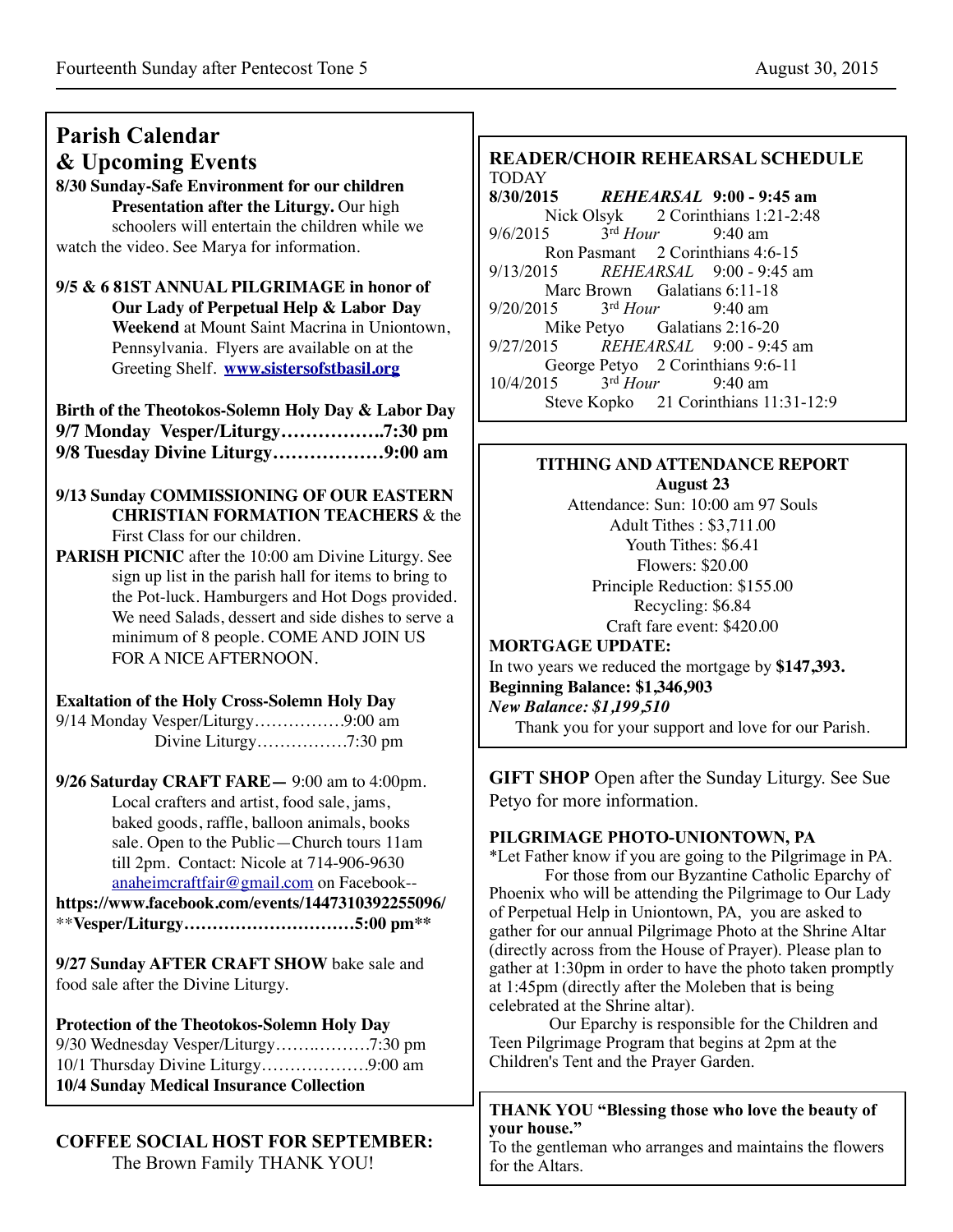**PARISH WISH LIST** for that VERY special persons who loves to do great work for the Lord.

- **• ECF TEACHER FOR 3RD & 4TH GRADE** See Marya Weil. (This is an important position)
- **• THE TOMB OF OUR LORD**—used on Good Friday for the Holy Shroud has served the parish from the old Harbor Blvd. Mission to now is worn

and needs to be refinished. It comes in 3 pieces. Give Father a call if you are interested. It should make a great weekend project.



- **• DONATIONS FOR FLOWERS** for the Dormition and for the upcoming feast of the Exaltation of the Holy Cross.
- **• WOULD LIKE TO GET THE PARISH BULLETIN BY E-MAIL?** *Send an e-mail to Fr Stephen—annbyzcathchurch@sbcglobal.net*

#### **BEGINNING OF THE NEW**

**LITURGICAL YEAR—**September 1 is recorded by St. Luke in the New Testament as the day Christ chose to come forward from his obscurity to proclaim his mission. The first words uttered by the Messiah whose mission was to last a scant three years, were heard not by a crowded synagogue, or a convinced audience. It was on the first day of September that the Son of God came forward at the age of thirty to preach, citing the 61st chapter of the Book of Isaiah saying, "The Spirit of the Lord is upon me; because the Lord has anointed me to preach good tidings unto the meek, He has sent me to bind up the broken hearted, to proclaim liberty to the captives, and the openings of the prison to them at are bound. To proclaim the acceptable year of the Lord and the day of vengeance of our God, to comfort all that mourn...."

The Exodus from Egypt is said to have taken place in September which since the dawn of civilization has been a joyous month since it seems the most pleasant of the four seasons; the beginning of an autumn in which harvests arrive, to be stored for the long, bleak days ahead. The fall harvest days have inspired hymnographers to compose some of the most beautiful Byzantine music, most of it lost but some of which has lingered through the centuries, repeated without having been preserved on paper.

The bastion of Christianity which marks the beginning of the ecclesiastical year has for centuries been the Patriarchate of Constantinople which faithfully marks the observance annually with proper ceremony. Special prayers for the occasion are read, including beautiful supplications written by Patriarchates Athanasios (1289-1293) and Philotheos (1335-1355, 1364-1376) together with lyrics to be found in the Liturgy. It is as solemn an observance in the present day as it was in the days of Byzantine glory, darkened not by time but by the menacing minarets that intimidate the Ecumenical Patriarchate in a city now called Istanbul which has polluted the purity of Christ as surely as it has polluted what was once known as the Golden Horn, an inlet that sparkled under the gleam of Greek churches but now is sullied by grime and neglect.

There is no merrymaking and crepe hats on the eve of September 1; it is an eve that does not call for wine and song but for contemplation and reflection, if not for meditation and prayer, if for only a brief period. It is a time to pause, refresh the spirit and congratulate ourselves for another year as a member of a time honored faith.

Please make a copy of the attached Flyer for our upcoming Anaheim Craft & Vintage Fair and give it to your friends and neighbors. Thank you for supporting our parish!